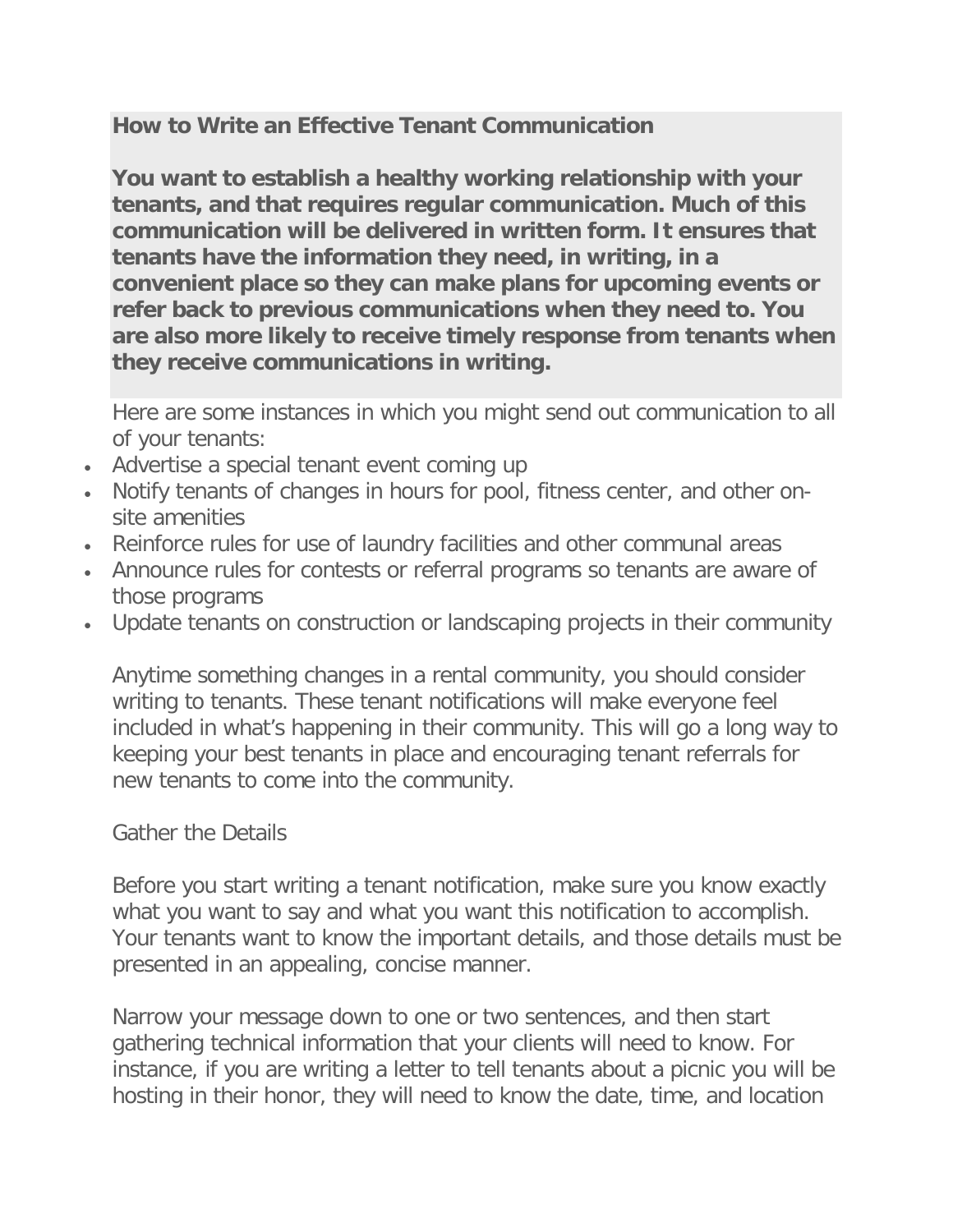for the event. You may also need to include a phone number where they can call with questions. Gather all the pertinent details so you have it ready to include in your notification.

## Consider Format

Writing to tenants doesn't always have to mean a formal business letter. You want to deliver the information in the most effective format, and with this type of communication letters don't always work well.

Go back to the example used above. You are sending out notification of a tenant picnic to be held next week. You have determined the date, time and location for the event and have collected all the details for the notification. A formal letter is not going to grab a lot of attention, and you want something that can be hung up in the rental office and on light posts around the apartment complex. So, you decide to go with a flyer that presents the date and time in a prominent position on the page.

If you are writing a notification that crews will be in to repave the parking lot, you would go with a completely different format. You would probably stick with a formal letter in that case, since it is more formal business, in addition to large notification signs at the entrance way of the building. If you were writing a letter to give new operation hours for the community fitness center, you may create a very short letter that tenants can hang on their fridge for reference. Pick whatever is most appropriate and convenient for the information included.

## Create Your Skeleton

You now have everything you need to start writing to your tenants. If the words start flowing, go with it and get them on the page. If you don't feel ready to just start writing, focus on creating a skeleton first. This means you put down just the basic information that must be delivered. Don't try to use big words or sound sophisticated. You are simply giving information as if talking to someone sitting right in front of you.

Your skeleton should be in sentence and paragraph form, or should